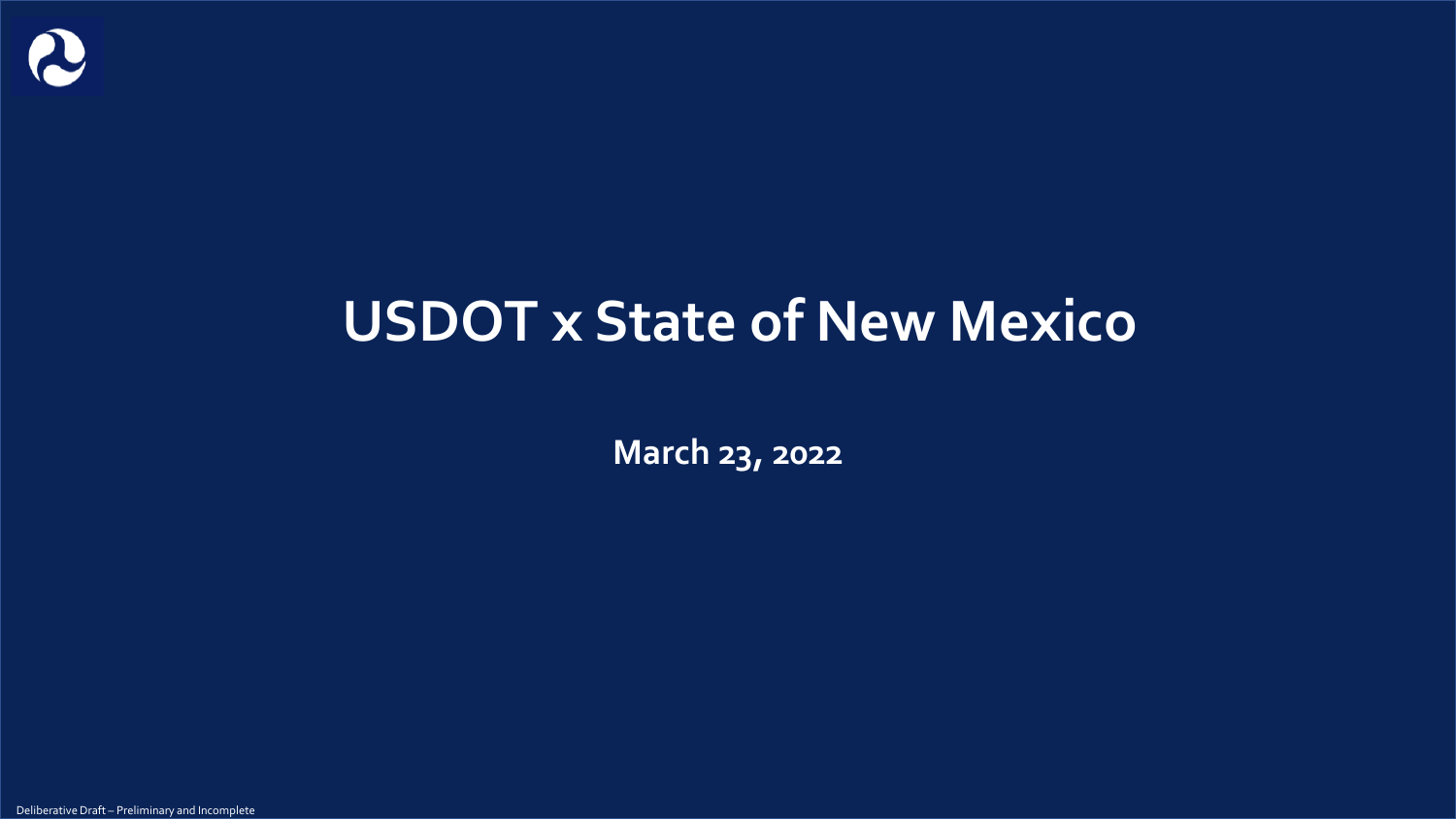## **Bipartisan Infrastructure Law - Overview**

#### **The Bipartisan Infrastructure Law (BIL) includes five-year reauthorization (FY22- 26) of surface transportation programs and direct advanced appropriations.**

- Total transportation funding in this five-year package is \$660 billion.
	- Includes framework in EPW's Surface Transportation Reauthorization Act and Commerce's Surface Transportation Investment Act
- Total potential funding over five years includes:
	- FHWA: \$365 billion
	- FTA: \$107 billion
	- FRA: \$102 billion
	- FAA: \$25 billion
	- NHTSA: \$8 billion
	- FMCSA: \$5 billion
	- MARAD: \$2.25 billion
	- OST: \$120 billion (Modes + OST)
	- Build America Bureau: \$100 billion (\$30 billion in Private Activity Bonds)
	- \$140 billion in funding for USDOT in FY 2022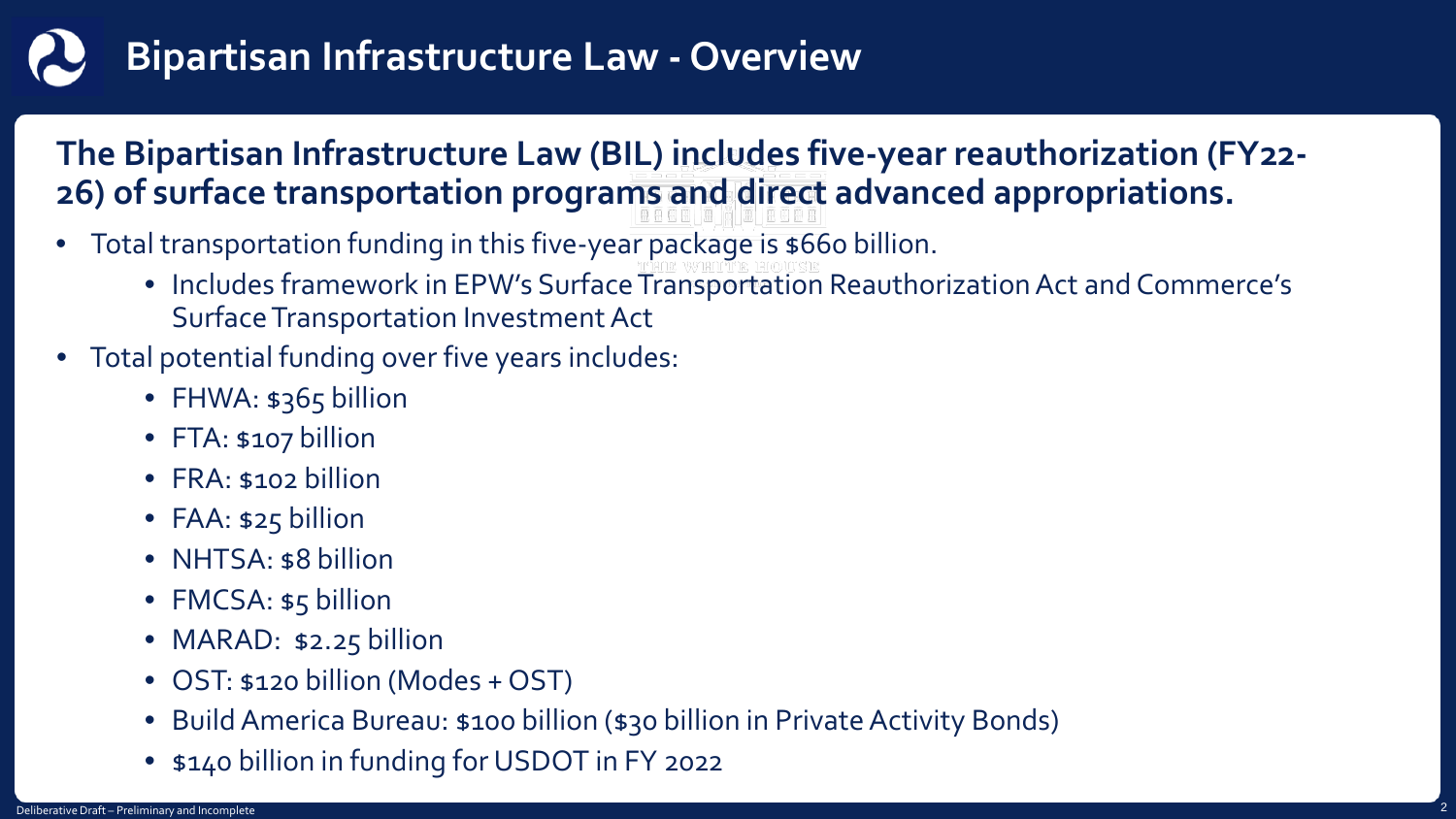### **Things to Keep In Mind When Applying to USDOT Grants**

#### **USDOT's Five Northstars Guiding BIL Implementation**



veitte eiouse WASEINGTON



**Safety** 





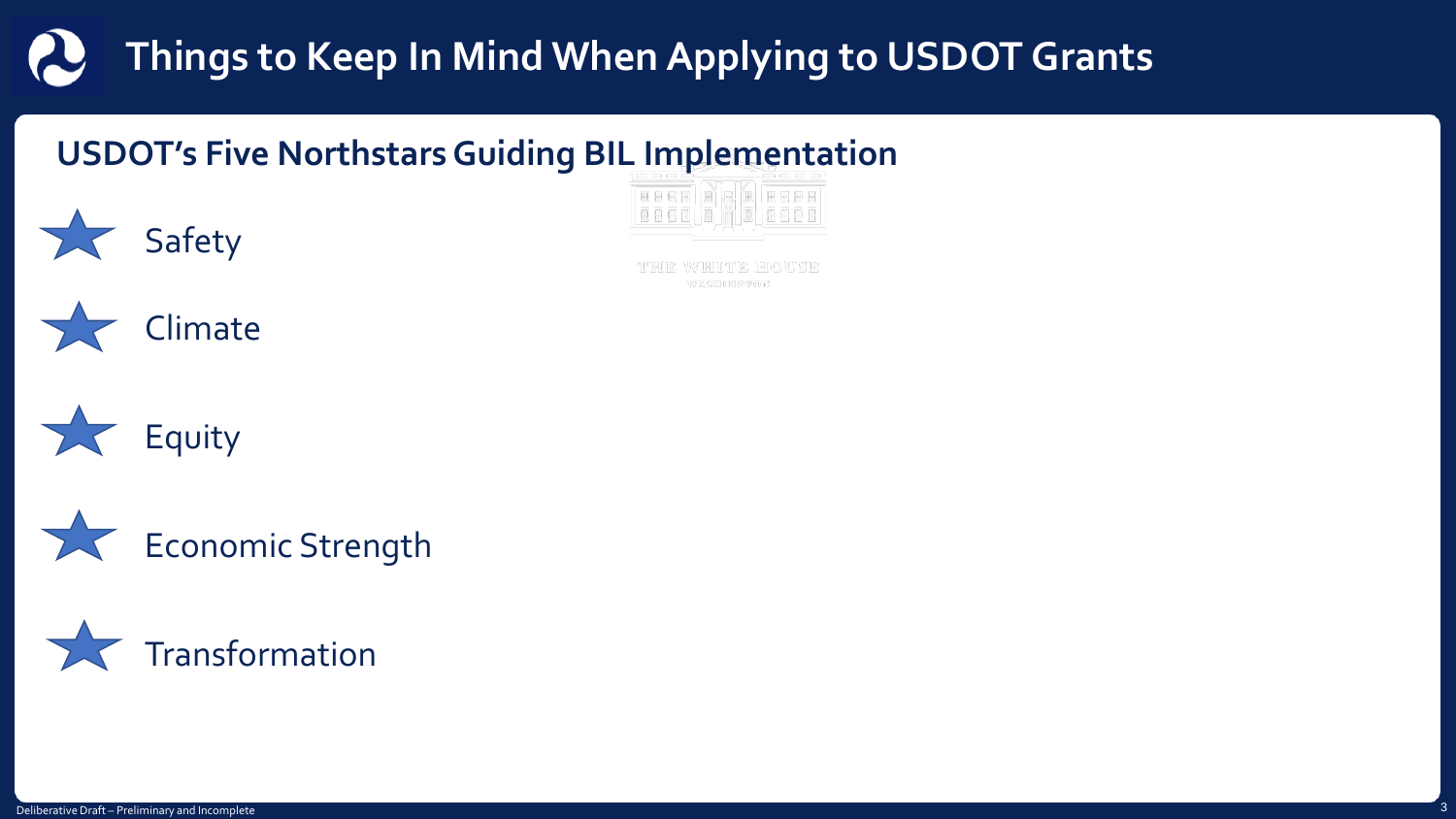



THE WHITE HOUSE WASHINGTON

#### **Roads, Bridges, Sidewalks and Potholes…how do I fix them?**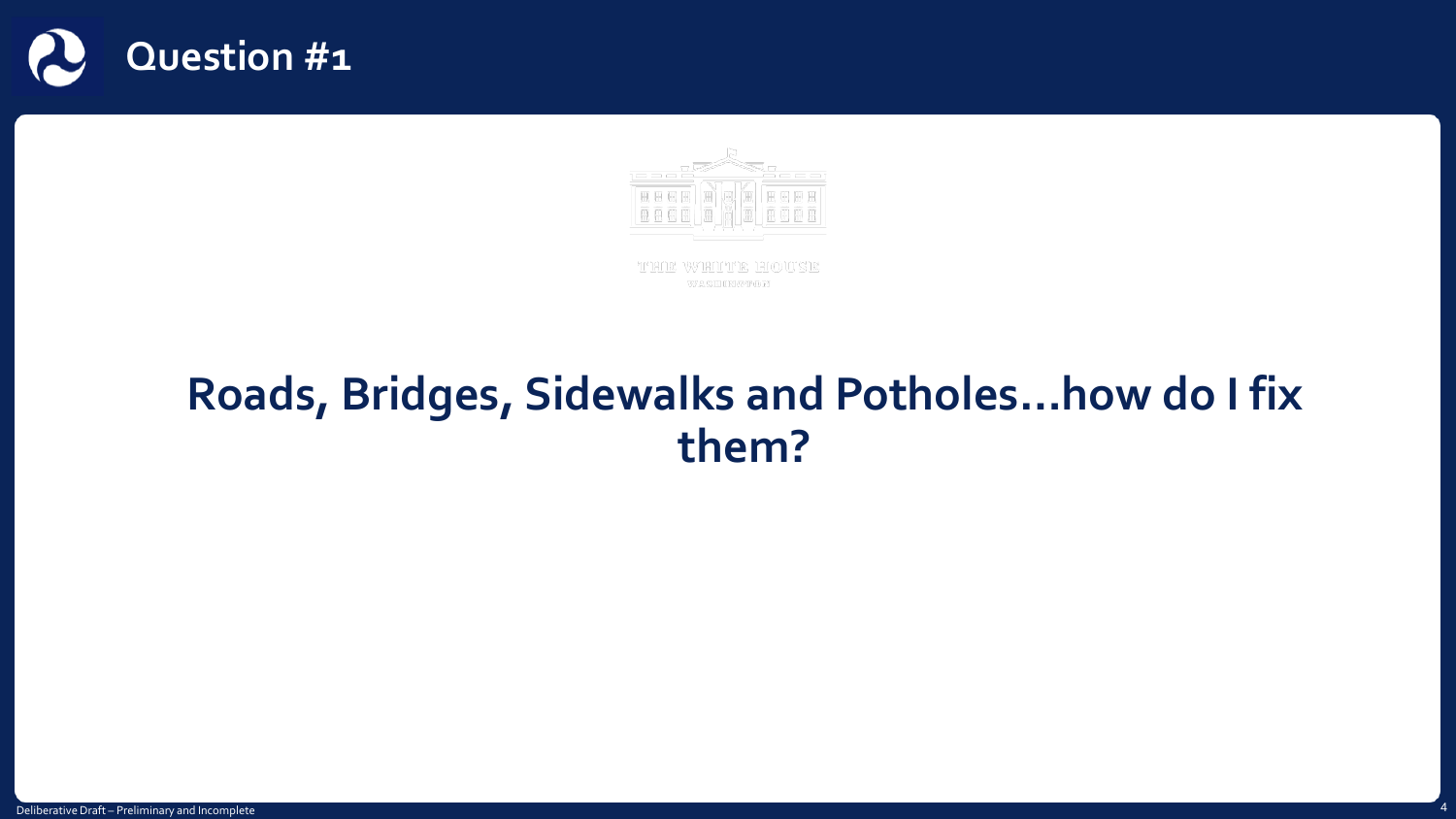# **Rebuilding Core Assets**

#### • Safety First

- \$250 million in Highway Safety Grants in December 2021
- National Roadway Safety Strategy
- New: Safe Streets for All \$6 billion in Direct Local Funding 2<sup>nd</sup> Quarter 2022
- Bridge Funding
	- \$40 billion Highest Investment since the 1956
	- New Mexico: \$225 million over 5 years (\$45 million annually)
	- New: 15% set aside for locally owned bridges & 100% federal match
	- New: Bridge Investment Grant Program  $-$  \$12.5 billion  $-$  2<sup>nd</sup> Quarter 2022
- Highway Funding
	- \$57.5 billion announced Largest in Decades & 20% higher than last year
	- New Mexico: Roughly \$2.5 billion over 5 years (29.7% more that the previous bill)
	- New: State Consultation with MPOs & RPOs
	- Highway Safety: \$15.6 billion over 5 years + New Guidance Announced in February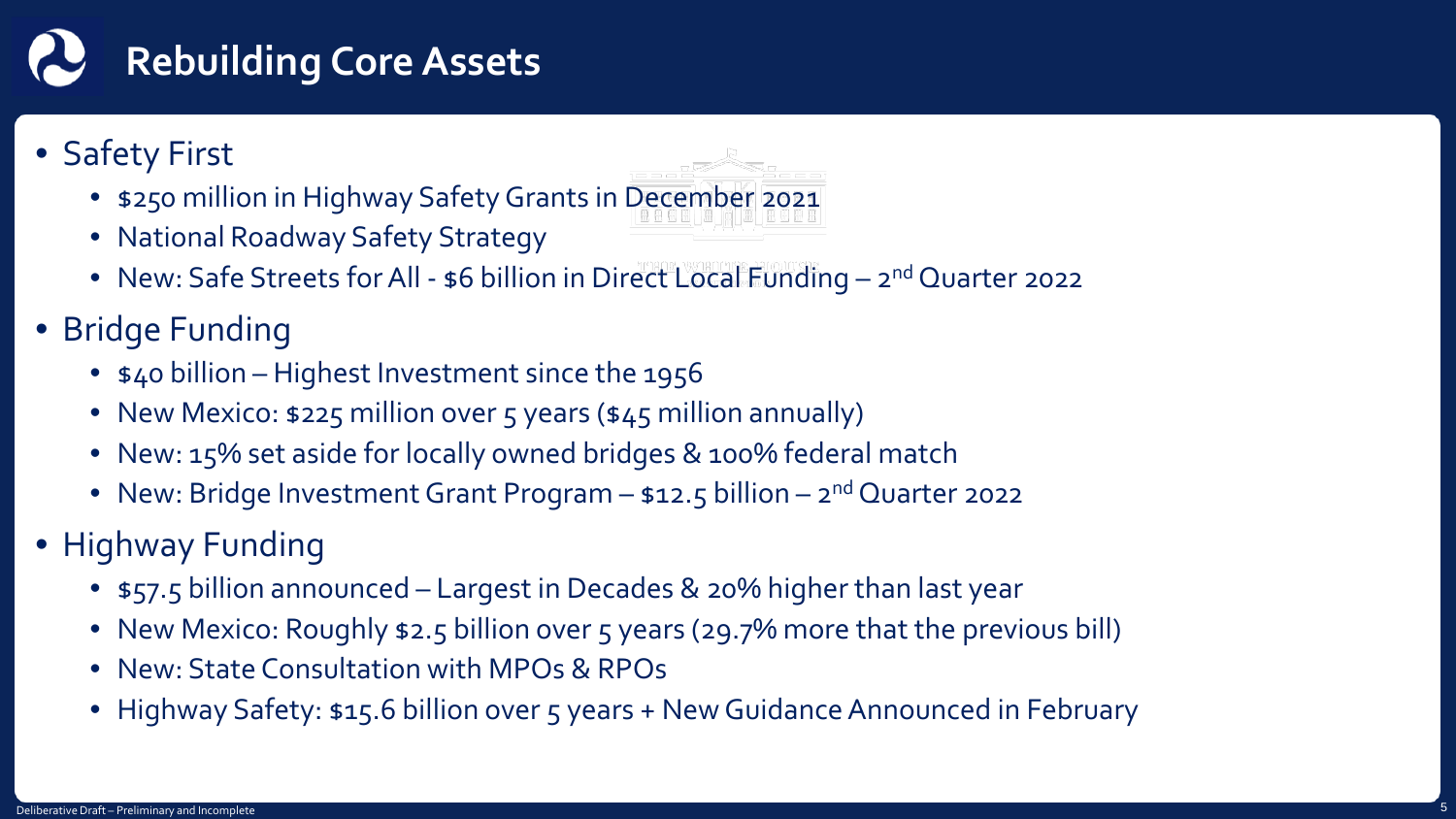## **Rebuilding Core Assets**

- RAISE Grants: \$2.275 billion Accepting Applications until April 14th @ 5:00 PM EDT
	- The CDBG of DOT
	- Emphasis on Sustainability and Equity



- NEW: Focus on pre-apprenticeship, apprenticeship, Local Hire and PLAs
- Streetscapes
- \$775 Million appropriated by Congress through the Omnibus (Thank you Senators!)

- Local Match
	- Can be waived in RAISE program for disadvantaged and rural areas
	- Transportation Alternatives Program
	- Congestion Mitigation and Air Quality Improvement Program
	- Toll Credits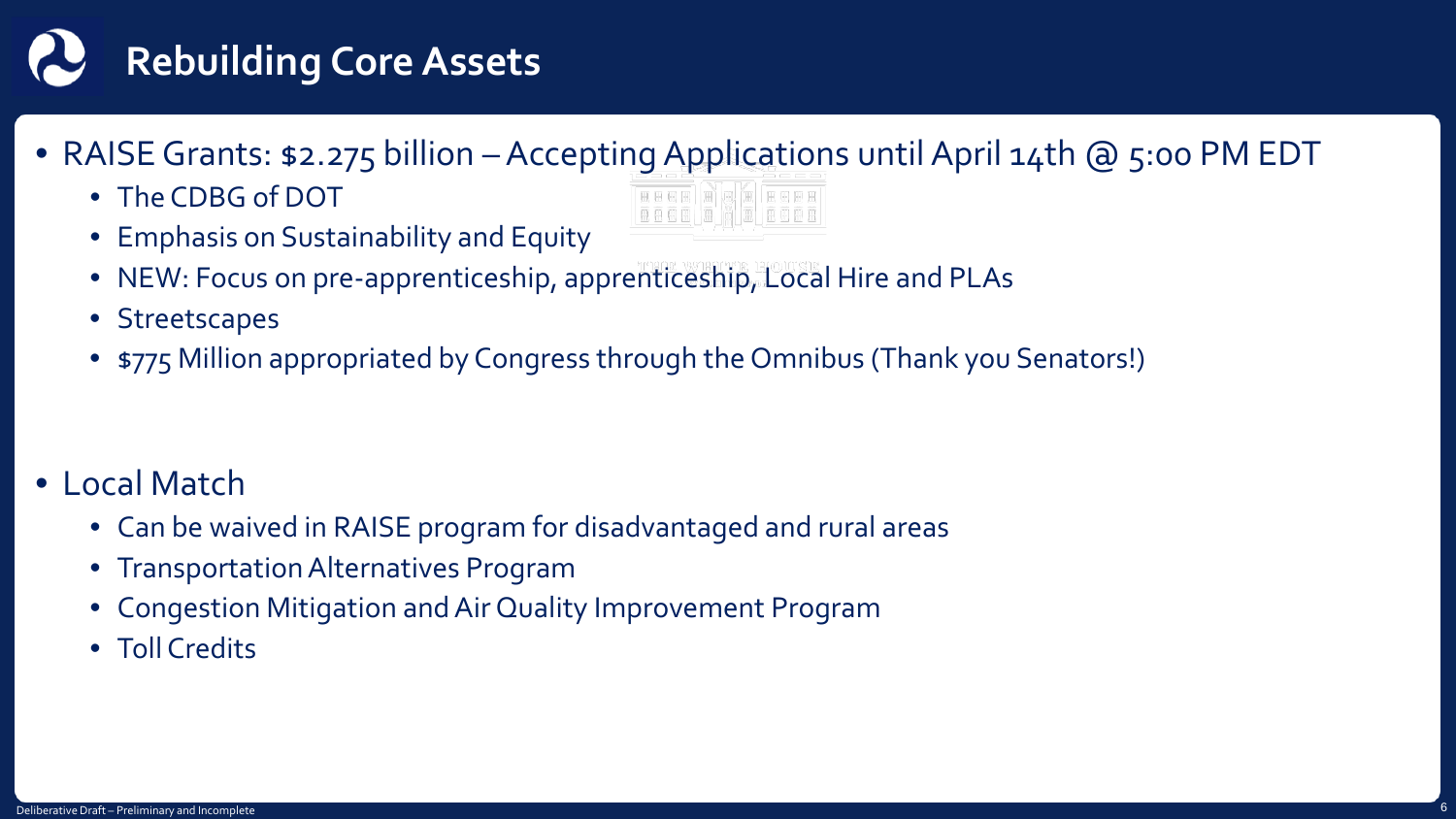



THE WHITE HOUSE WASHINGTON

### **Why Am I in this Traffic?**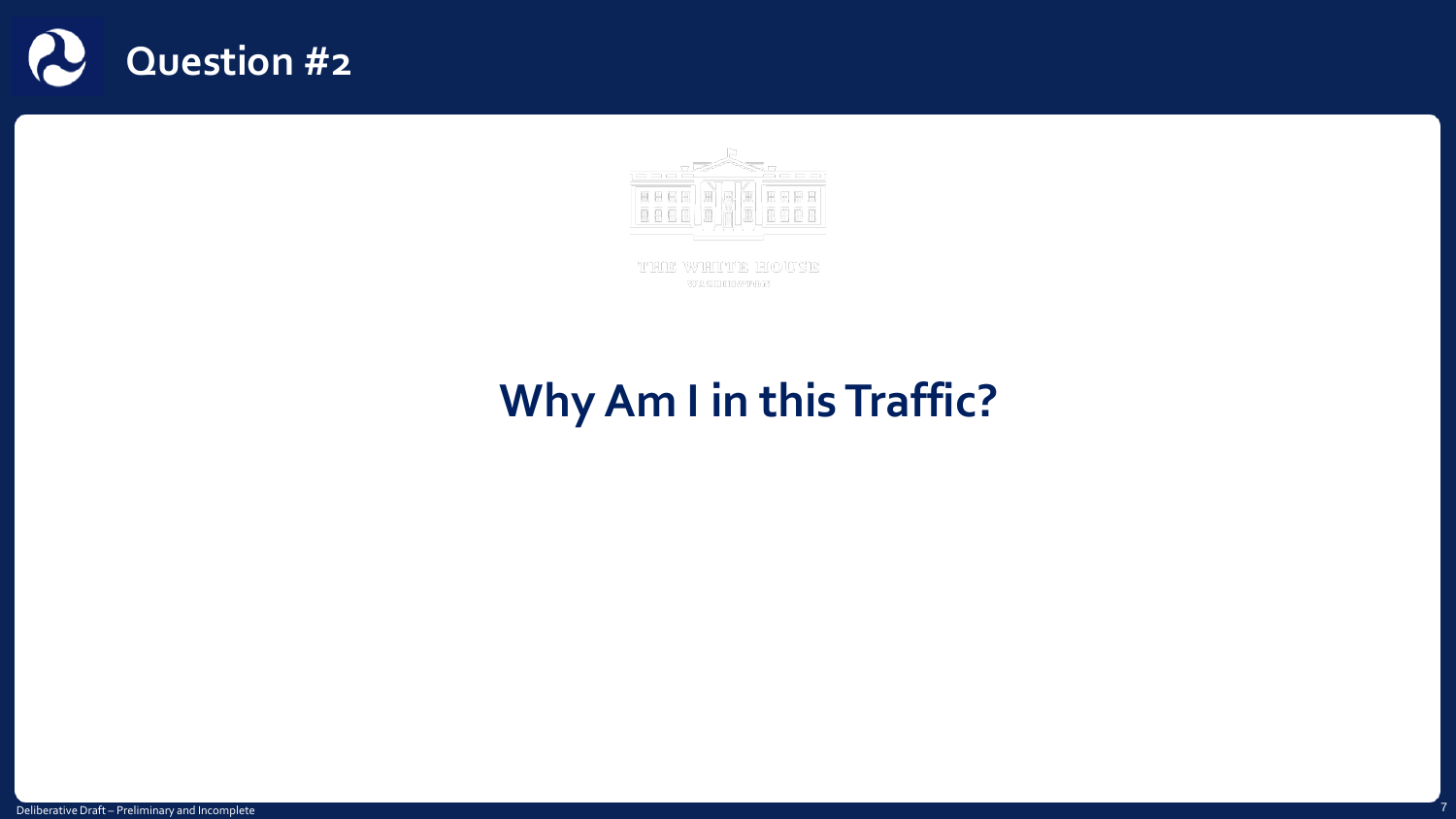

- Transit Funding
	- \$107 billion Largest Investment in Public Transit Ever
	- New Mexico: \$379 million over 5 years (37% increase)
- Capital Investment Grant (CIG) Program
	- \$23 billion highest funding amount ever; \$2.8 billion included in FY 2022 Omnibus
	- Direct Local Funding Opportunity for light rail, commuter rail, subways and bus rapid transit (BRT)
- Clean Energy Buses
	- Low or No Emission Bus Grant Program \$5.6 billion Total; \$1.1 billion NOFO released; Applications due on May 31st
	- Bus and Bus Facilities Grant Program \$2 billion; \$372 million NOFO release; Applications due on May 31st
- New: Railroad Crossing Elimination \$5.5 billion (2<sup>nd</sup> Quarter 2022)
- New: SMART Grants \$1 billion (2<sup>nd</sup> Quarter 2022)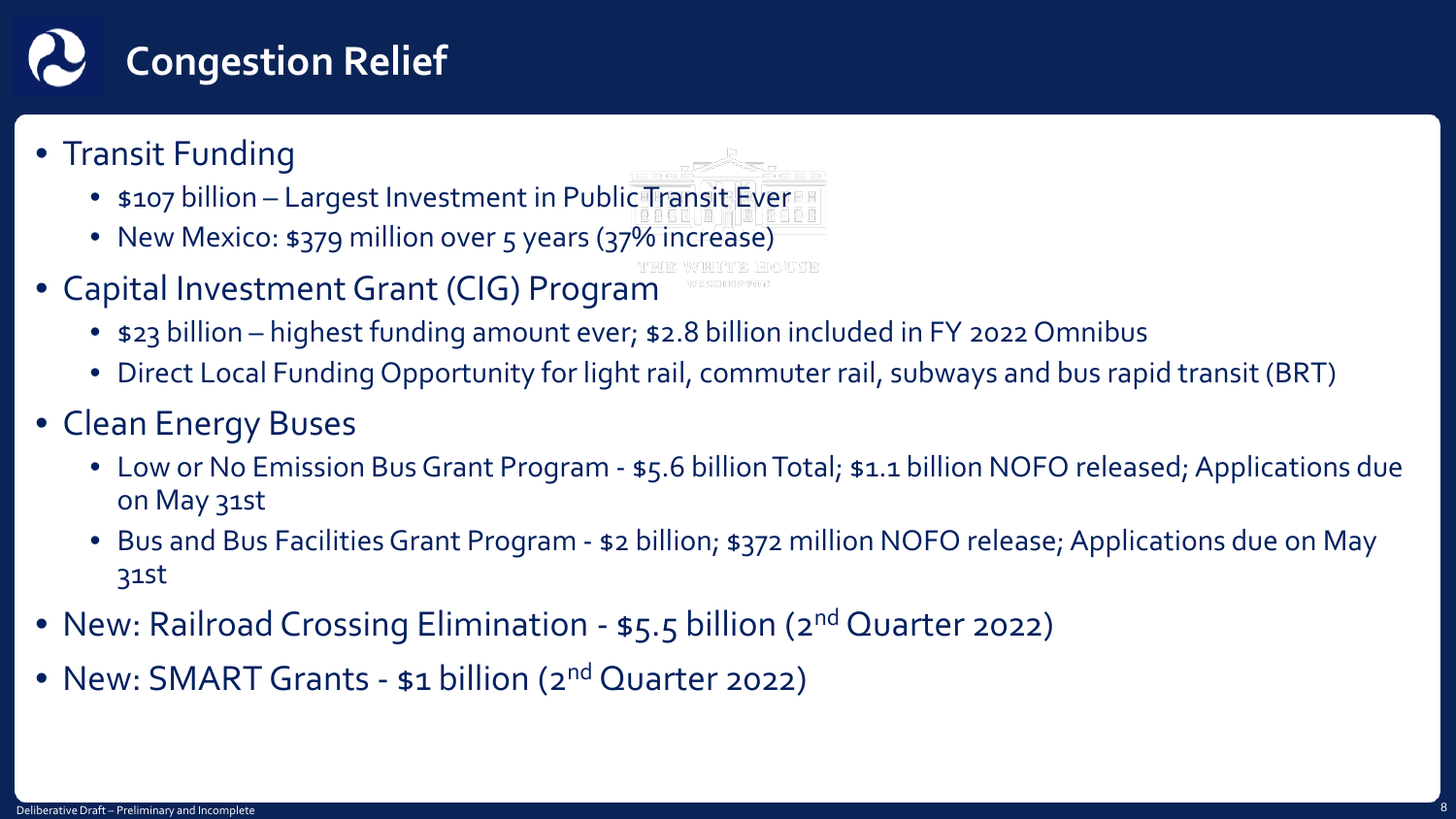



THE WHITE HOUSE WASHINGTON

### **How do I develop my economy and plan for the future?**

Deliberative Draft – Preliminary and Incomplete 9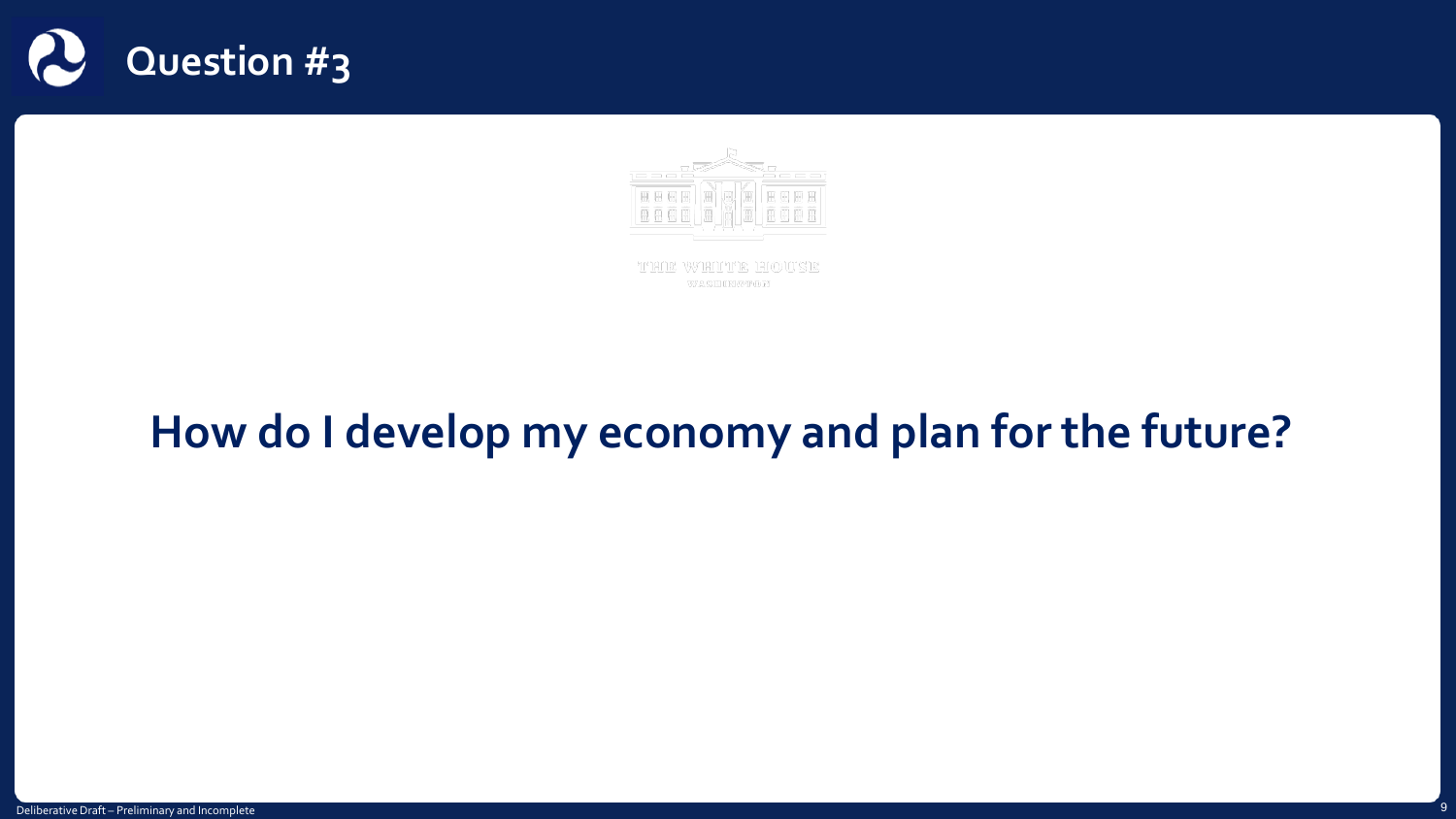### **Economic Engines – Current Opportunities**

- Combined MEGA/INFRA/Rural NOFO: \$1 billion; \$1.55 billion; \$300 million; Applications due May 23rd
	- New: MEGA Projects Program \$5 billion THE NAME THE
	- **INFRA** \$8 billion
	- NEW: Rural Surface Transportation Grant Program \$2 billion for any community under 200k
- New: Airport Terminal Modernization Program \$5 billion; \$1 billion NOFO; Applications due March 28<sup>th</sup>
	- New Mexico \$90 million over next 5 years; \$18 million announced in December 2021 in Airport Improvement Program Grants
- Port Infrastructure Development Program (PIDP) \$2.25 billion; \$450 million NOFO; Applications due May  $16<sup>th</sup>$ 
	- Supports In-land Ports + EV Charging Infrastructure
- NEW: EV Charging Formula Grants \$5 billion (\$1 billion this year)
	- New Mexico \$38 million over next 5 years
	- State Plans due by August 1st
	- Awards expected in September/October 2022
- NEW: EV Charging Station Competitive Grants \$2.5 billion (2<sup>nd</sup> Quarter)
- NEW: Expanded loan programs to support TOD, Airports and Ports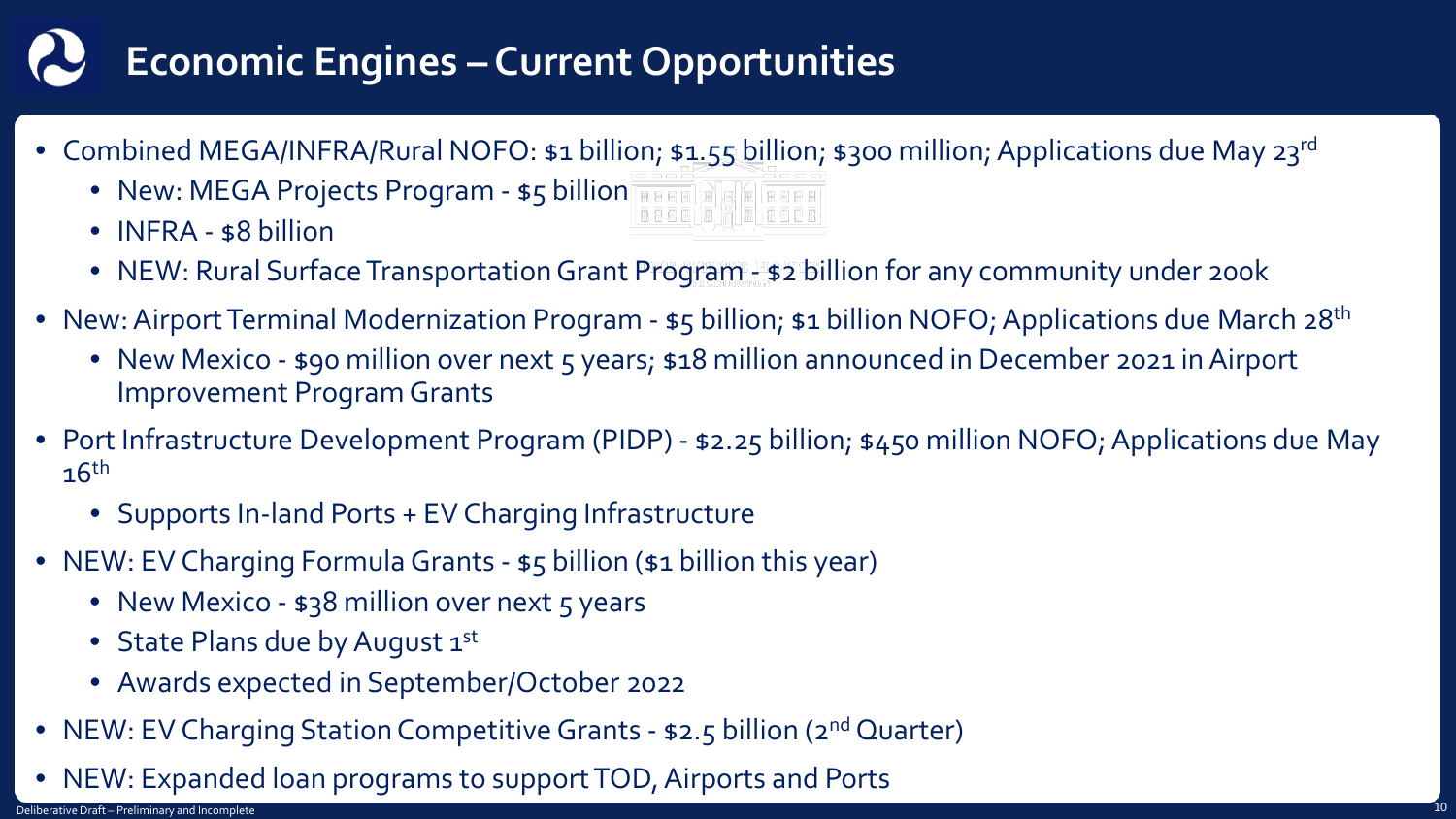## **Economic Engines – Looking Ahead**

- Rail: \$102 billion most funding for passenger rail since the beginning of Amtrak
	- \$36 billion Federal-State Intercity Rail Partnership Grants
	- \$10 billion for CRISI
	- \$22 billion for Amtrak
- NEW: Reconnecting Communities Pilot Program \$1 billion
- NEW: All Stations Accessibility Program (ASAP) \$1.75 billion
- University Transportation Centers relaunch
- Railcar Replacement Program Competitive Grants
- NEW: Natural Gas Distribution Safety and Modernization Program
- Nationally Significant Federal Lands and Tribal Project Program
- NEW: National Culvert Removal, Replacement, and Restoration Grant Program
- FTA Ferry Programs: Electric or Low-Emitting Ferry Program, Ferry Service of Rural Communities Program, and Passenger Ferry Boat Program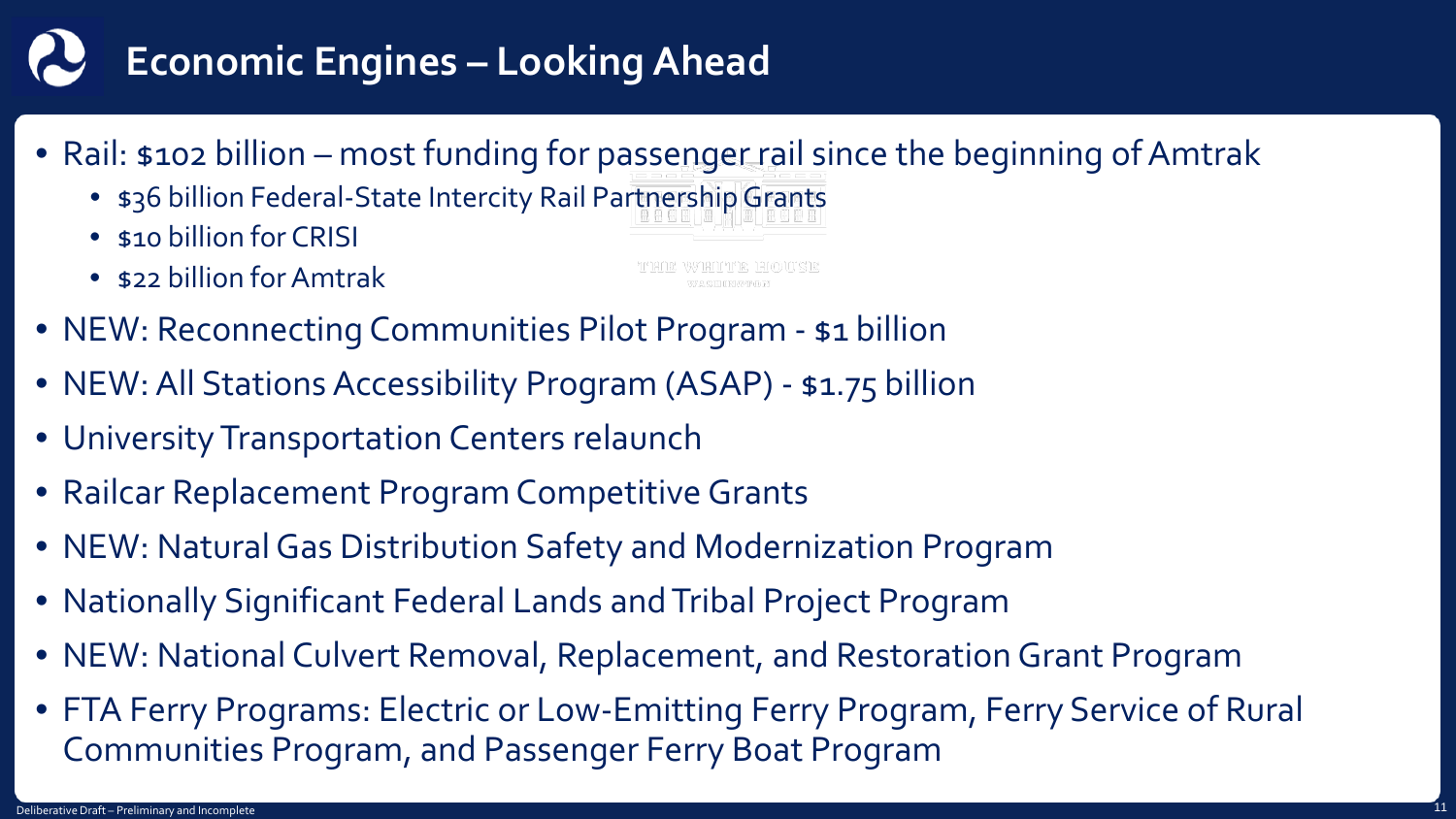# **BIL Intergovernmental Resources**

- Grant tracking:<https://www.grants.gov/>
- White House Guidebook: https://www.whitehouse.gov/wp[content/uploads/2022/01/BUILDING-A-BETTER-AMERICA\\_FINAL.pdf](https://www.whitehouse.gov/wp-content/uploads/2022/01/BUILDING-A-BETTER-AMERICA_FINAL.pdf)
- USDOT BIL Website:<https://www.transportation.gov/bipartisan-infrastructure-law>
- State and Local BIL 101 Webinars: https://www.youtube.com/playlist?list=PLEoJbKk9QnJ2\_Cqh\_CwQS4PFmkmUwy 2if
- [State by State Fact Sheets: https://www.transportation.gov/briefing-room/usdot](https://www.transportation.gov/briefing-room/usdot-releases-state-state-fact-sheets-highlighting-benefits-bipartisan)releases-state-state-fact-sheets-highlighting-benefits-bipartisan
- Monthly Office Hours and Bi-Weekly Check-Ins for Local Govs: [Intergov@dot.gov](mailto:Intergov@dot.gov)